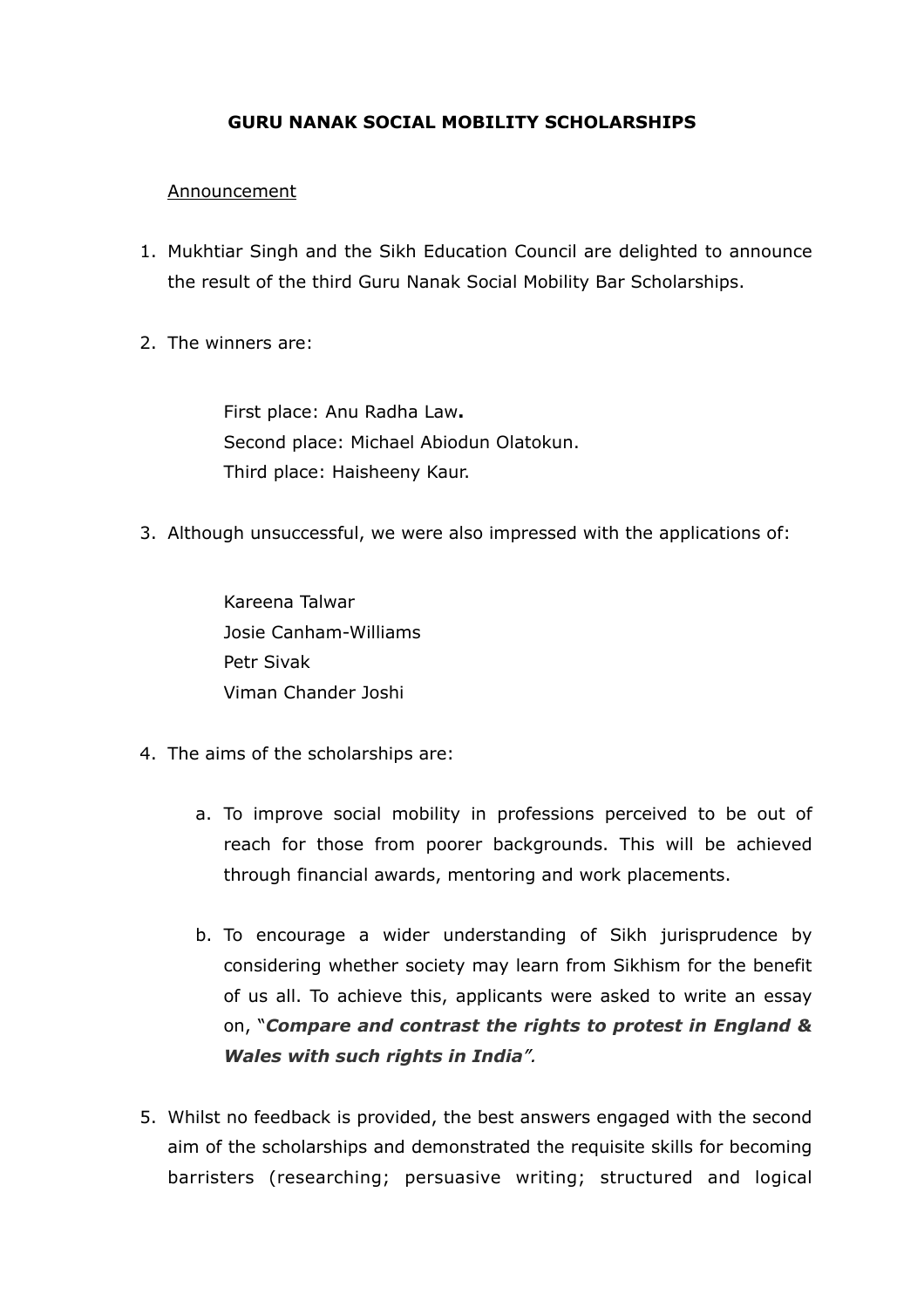arguments; and analytical ability). In considering the quality of the essay, we considered the stage of the applicant's studies as well as the obstacles they face. It did not matter if we disagreed with the points made, but it was important that the essay was persuasive and sourced.

- 6. The standard was extremely high and we are grateful to all those that made genuine applications: Mukhtiar Singh will provide advice on their pupil applications if requested.
- 7. The winner is **Anu Radha Law**, who is studying the Bar Course at the Inns of Court College of Advocacy. Ms Law impressed with her strong commitment to the Bar despite facing a number of substantial obstacles. Her essay was well-researched; structured and engaging. She demonstrated a strong desire and ability to practise as a barrister. Mukhtiar Singh will provide her with £4,000 to alleviate the financial burden of pursuing a career at the Bar and also mentoring for one year.
- 8. The second winner is **Michael Abiodun Olatokun**. Mr Olatokun's essay was excellent and we were impressed with his determination to practise coupled with his motivation for social justice. We were delighted to learn that despite considerable obstacles, he has now secured pupillage at a leading human rights Chambers. Mukhtiar Singh will be awarding him with £300.
- 9. Exceptionally, due to the quality of her application, a further scholarship will be awarded to **Haisheeny Kaur**, a Bar Course student. Her essay and commitment to practise was impressive despite facing obstacles. She will be offered a work placement.
- 10.All three are congratulated for their impressive applications and essays. All have come from disadvantaged backgrounds and have shown not only do they have the necessary strong commitment to become barristers, but they also have the ability. Each have their own stories of overcoming significant obstacles, which many are privileged not to face. All three are expected to be successful barristers in the future.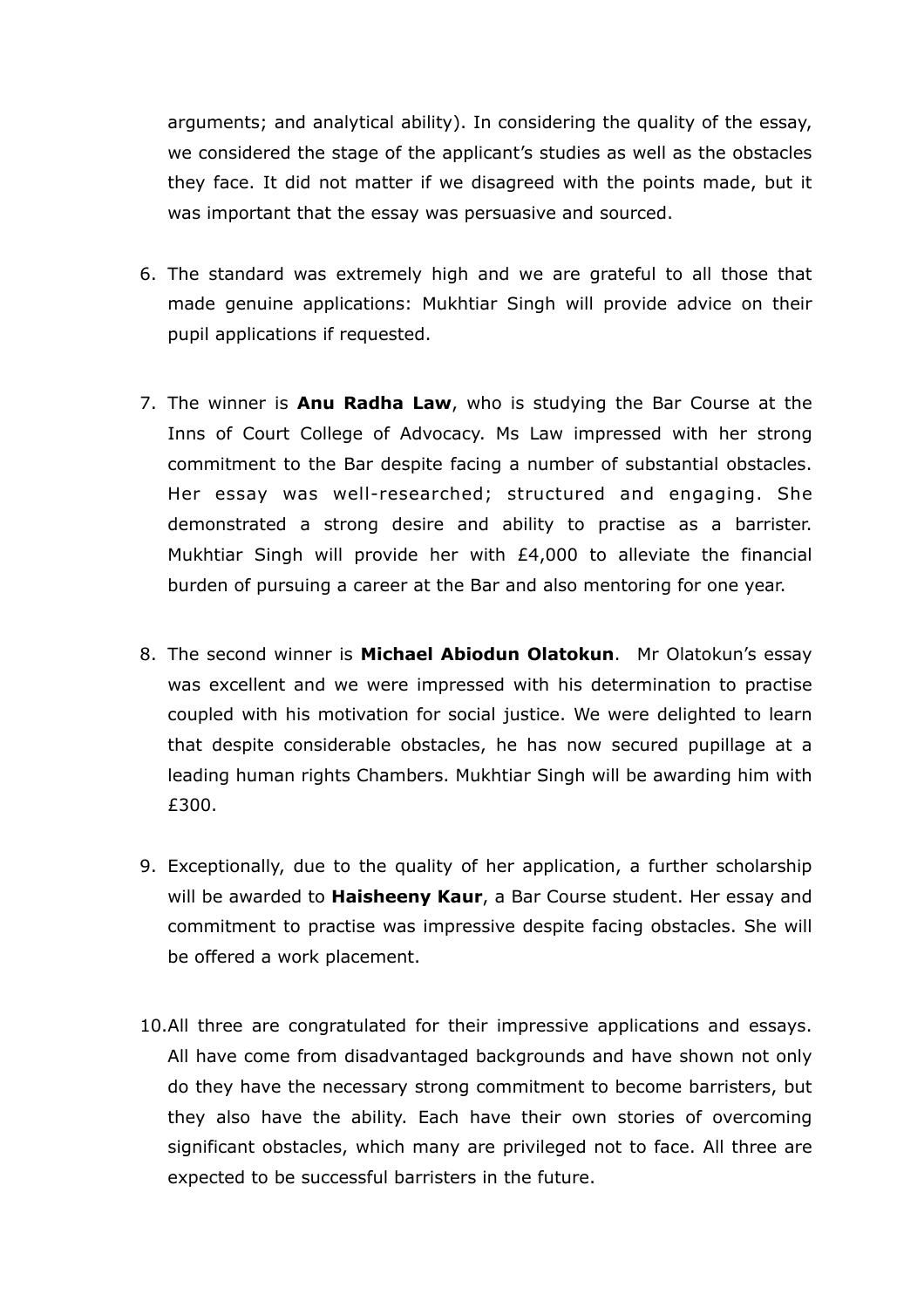- 11.Those that were not successful and continue to meet the criteria, are encouraged to apply again next year.
- 12.The essays will be published on the Sikh Education Council website and on Mukhtiar Singh's website.
- 13.Chambers and firms willing to provide work placements should please contact Mukhtiar Singh at [info@singhbarrister.co.uk.](mailto:info@singhbarrister.co.uk) Please state whether you are able to pay for reasonable travel expenses.

## Next year

- 14.There will another Bar Scholarship next year offering financial prizes, mentoring and work placements.
- 15.It is hoped that the Guru Nanak Social Mobility Scholarships will be available in other professions in the future, for professions deemed out of reach for the working class.
- 16.Any firm or individual wishing to sponsor a Scholarship in 2022 should please contact Mukhtiar Singh at [info@singhbarrister.co.uk](mailto:info@singhbarrister.co.uk).
- 17.Details about next year's scheme will be published at around early April 2022 on the website (singhbarrister.co.uk) and via LinkedIn.
- 18.In the spirit of the legal profession, and in the spirit of Sikhism, award winners and runner ups who subsequently secure pupillage through the scheme ("the Scholars") will be expected to (and we are delighted that they do) participate in the scheme in the future including providing mentoring.
- 19.It is hoped that as the scheme develops, Scholars will lead engagement in state schools with the Sikh Education Council to encourage a career in the Bar, whatever their background.